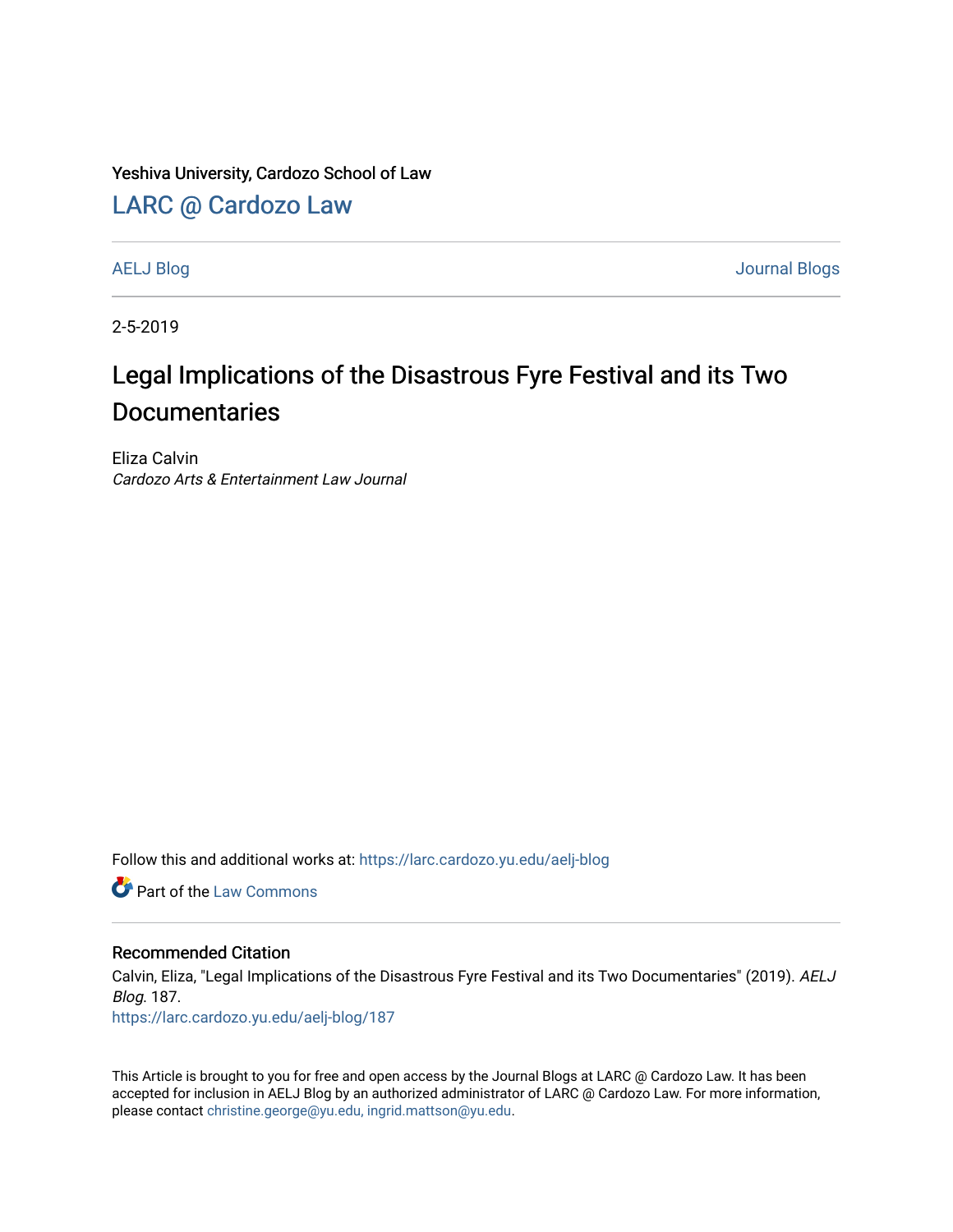## **Legal Implications of the Disastrous Fyre Festival and its Two Documentaries**

BY [ELIZA CALVIN](https://cardozoaelj.com/author/eliza-calvin/) / ON FEBRUARY 5, 2019



This month, Hulu and Netflix each released a documentary recounting the infamous debacle that was 2017's Fyre Festival.[\[1\]](https://cardozoaelj.com/2019/02/05/legal-implications-disastrous-fyre-festival-two-documentaries/#_ftn1) While both documentaries have been critically successful, and kicked off massive social media firestorms, Hulu was the streaming service that managed to snag interviews with the principal promoter and organizer behind the festival-that-wasn't: Billy McFarland.<sup>[2]</sup>

This coup wasn't for Netflix's lack of trying. The director of Netflix's *Fyre: The Greatest Party That Never Happened*, Chris Smith, stated that he indeed had slated to film with McFarland, but McFarland insisted on being paid.<sup>[3]</sup> Smith told the Los Angeles Times: "Billy told us he was getting an offer for \$250,000 and didn't want to work with [Hulu], so he'd work with [Netflix] if we paid him \$125,000 . . . . It was hard, because we wanted the interview, but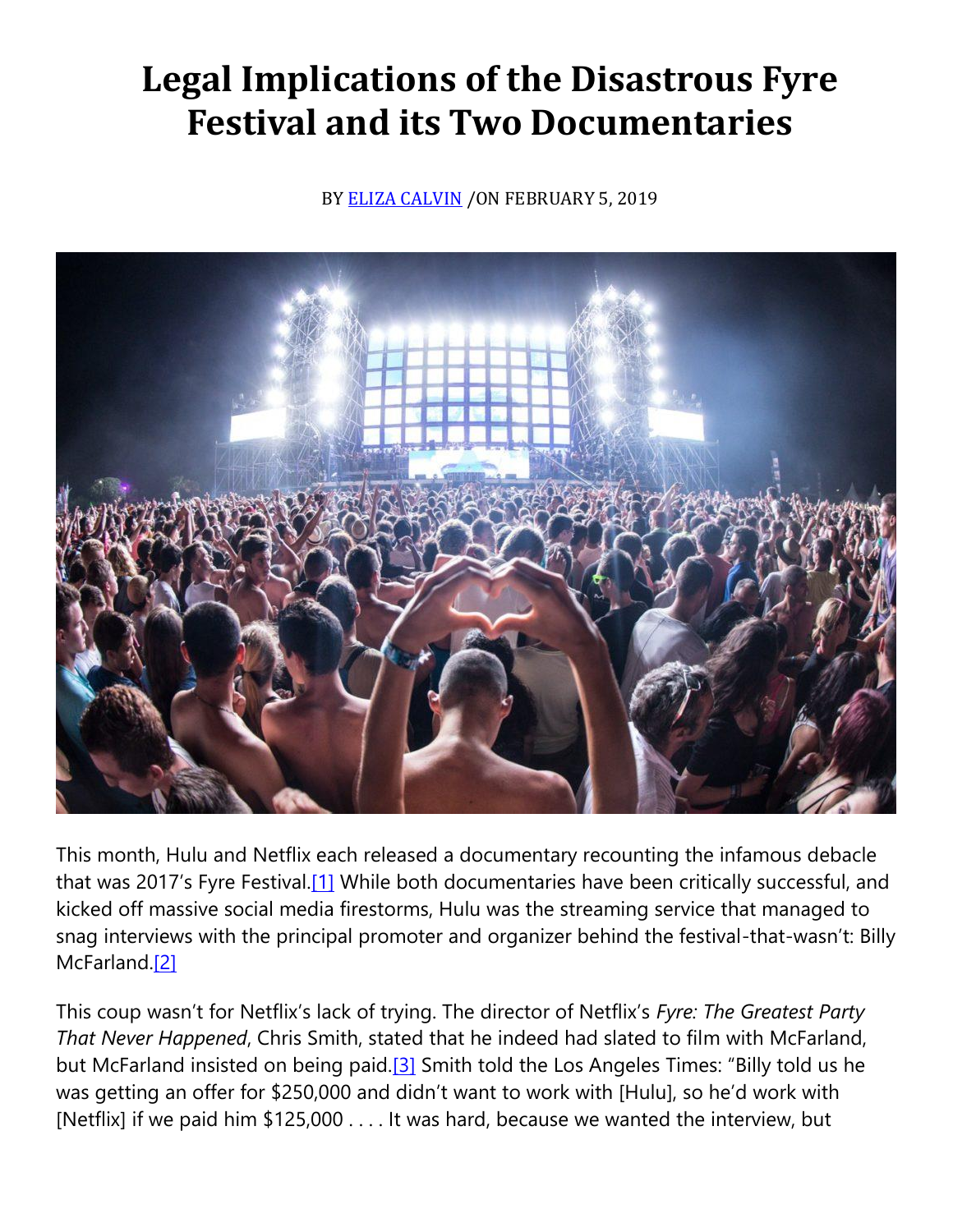ethically, we just feel like it wasn't right for him to benefit when other people had been hurt by his actions." $[4]$ 

It's a long-held principle in American journalism that subjects of interviews should not be paid[.\[5\]](https://cardozoaelj.com/2019/02/05/legal-implications-disastrous-fyre-festival-two-documentaries/#_ftn5) It's believed that credibility diminishes once money enters the transaction because the subject might feel he or she needs to provide the correct or desired answer, rather than the truth.<sup>[6]</sup> However, that hasn't deterred even the most famous and respected documentarians from paying their subjects on occasion.<sup>[7]</sup> The Bouviers were allegedly paid for their time on the 1975 movie *Grey Gardens*, and even Stephen Hawking was paid "a considerable amount" for both the rights to his book, *A Brief History of Time*, and his appearance in the documentary version of the same title.<sup>[8]</sup> While perhaps unethical in the eyes of some journalists and scholars, it's certainly not illegal to pay a subject for an interview, especially in the context of a documentary.

Ultimately, Hulu nabbed Billy. But both documentaries would similarly detail the nature of the zeitgeist that led to the clever (but deceitful) advertising of Fyre Festival, which enticed about 5,000 paying customers to an island in the Bahamas[.\[10\]](https://cardozoaelj.com/2019/02/05/legal-implications-disastrous-fyre-festival-two-documentaries/#_ftn10) The massive event looked like it could be "the next Coachella."[\[11\]](https://cardozoaelj.com/2019/02/05/legal-implications-disastrous-fyre-festival-two-documentaries/#_ftn11) In a promotional video for Fyre Festival, released in January 2017, famous supermodels like Bella Hadid and Emily Ratajkowski—bikini-clad, jet-skiing, popping champagne bottles, even swimming with pigs—lauded the island "once owned by Pablo Escobar" as an extravagant setting for a once-in-a-lifetime event.<sup>[12]</sup> Some tickets for the festival cost up to \$100,000 and those guests "were promised luxury accommodations," including yachts and mansions, and "the best in food, art, music and adventure."[\[13\]](https://cardozoaelj.com/2019/02/05/legal-implications-disastrous-fyre-festival-two-documentaries/#_ftn13) The musical lineup included Blink-182, but the group wisely pulled out before the event took place.

In April 2017, attendees arrived on the island—to pure chaos[.\[15\]](https://cardozoaelj.com/2019/02/05/legal-implications-disastrous-fyre-festival-two-documentaries/#_ftn15) One blogger, who spent \$45,000 on tickets, travel, and accommodations, described it as a "building site": "There were still workers, pick-up trucks and 18-wheelers everywhere."[\[16\]](https://cardozoaelj.com/2019/02/05/legal-implications-disastrous-fyre-festival-two-documentaries/#_ftn16) Fyre attempted to organize the festival in six to eight weeks, when planning for an event of this size typically takes a year[.\[17\]](https://cardozoaelj.com/2019/02/05/legal-implications-disastrous-fyre-festival-two-documentaries/#_ftn17) Instead relaxing in their promised luxury accommodations that many had paid thousands of dollars for, guests scrambled to procure the only housing available: disaster relief tents.<sup>[18]</sup> An attendee's photo of a pathetic looking cheese sandwich in a styrofoam box made the rounds online.<sup>[19]</sup> People huddled together in the island's single, tiny airport, waiting for hours to depart.<sup>[20]</sup>

Unsurprisingly, the legal ramifications were serious. Billy McFarland is currently serving six years in prison for defrauding investors[.\[21\]](https://cardozoaelj.com/2019/02/05/legal-implications-disastrous-fyre-festival-two-documentaries/#_ftn21) A host of class action law suits have been filed against Fyre Festival[.\[22\]](https://cardozoaelj.com/2019/02/05/legal-implications-disastrous-fyre-festival-two-documentaries/#_ftn22) Two attendees were awarded \$5 million in damages last year and presumably more success against the festival and its organizers is on the horizon[.\[23\]](https://cardozoaelj.com/2019/02/05/legal-implications-disastrous-fyre-festival-two-documentaries/#_ftn23)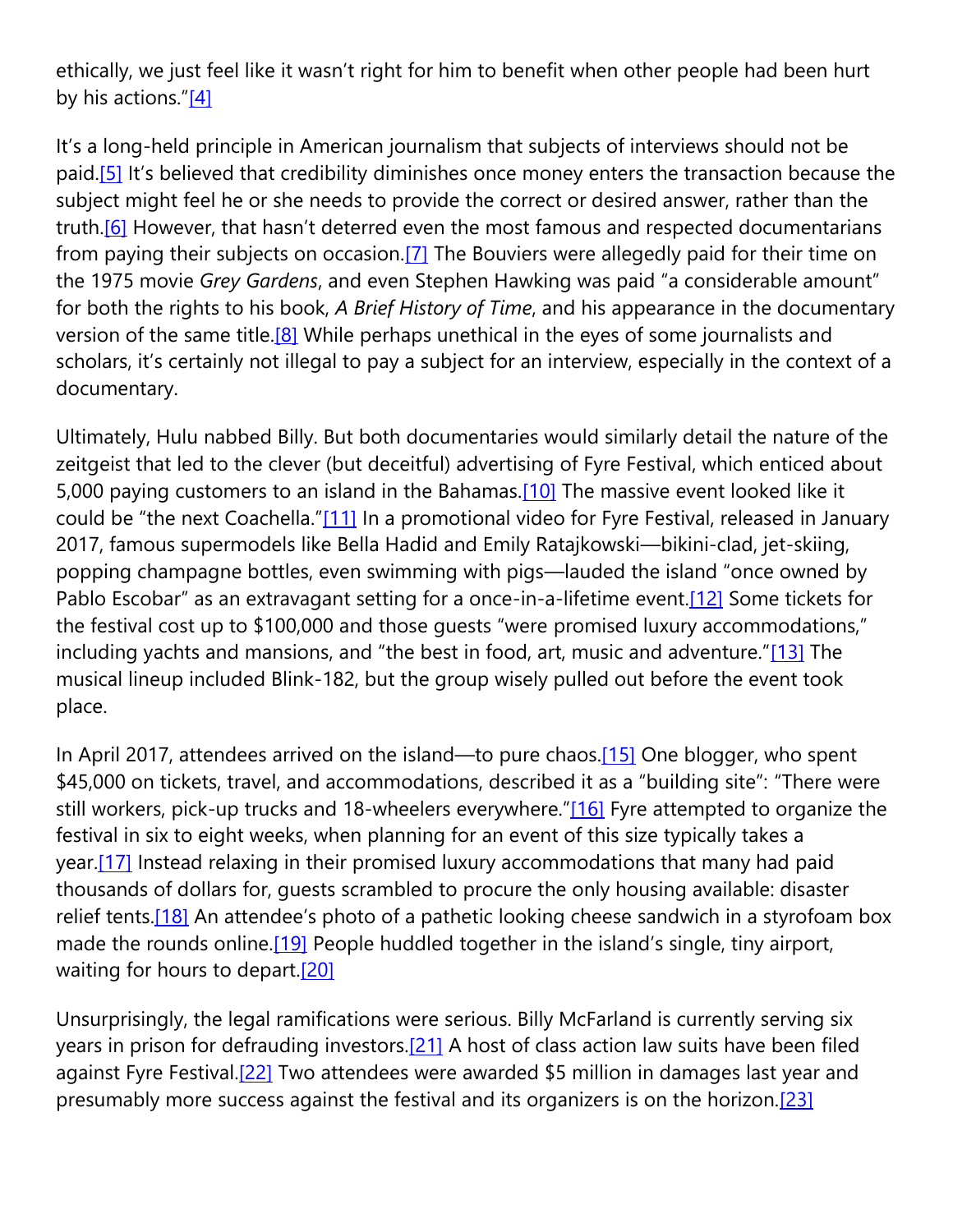Other the legal ramifications are not so obvious. Prior to the festival, when that promotional video was going around, hundreds of social media "influencers" were paid to advertise the festival on their Instagram accounts.<sup>[24]</sup> One influencer in particular, Kendall Jenner, posted an Instagram announcing that some groups on her brother-in-law's record label would be performing at Fyre Festival and providing a discount code for tickets[.\[25\]](https://cardozoaelj.com/2019/02/05/legal-implications-disastrous-fyre-festival-two-documentaries/#_ftn25) It turned out neither Kendall Jenner nor Kanye West (nor any of his musical groups) showed up in the Bahamas.<sup>[26]</sup>

The legal issue, though, was that Jenner hadn't supplied the requisite #ad or #sponsored hashtag that the Federal Trade Commission requires on paid Instagram advertisements for the sake of transparency.<sup>[27]</sup> In April 2017, following the Fyre Festival, the FTC sent out more than 90 letters to social media influencers, reminding them to "clearly and conspicuously disclose their relationships to brands."[\[28\]](https://cardozoaelj.com/2019/02/05/legal-implications-disastrous-fyre-festival-two-documentaries/#_ftn28) As the line between influencers as people and influencers as monetized brands becomes more hazy, the FTC's enforcement of disclosing posts as advertisements might help prevent consumers from spending thousands of dollars on products, services, or music festivals as a result of misleading advertisements. Between FTC enforcement, the possibility of prison, and the millions of dollars in fines that Billy MacFarland is on the hook fo[r\[29\],](https://cardozoaelj.com/2019/02/05/legal-implications-disastrous-fyre-festival-two-documentaries/#_ftn29) hopefully people in the future will be wary about defrauding others to make a quick buck.

*Eliza Calvin is a second-year law student at Benjamin N. Cardozo School of Law and a Staff Editor of the Cardozo Arts & Entertainment Law Journal. She's interested in the intersection between intellectual property and social justice.*

[\[1\]](https://cardozoaelj.com/2019/02/05/legal-implications-disastrous-fyre-festival-two-documentaries/#_ftnref1) Tierney Bricker, *Fighting Fyre with Fyre: The Biggest Differences Between Netflix and Hulu's Fyre Festival Docs You're Obsessed With*, E! News (Jan. 23, 2019, 3:00 AM), https://www.eonline.com/news/1007272/fighting-fyre-with-fyre-the-biggest-differencesbetween-netflix-and-hulu-s-fyre-festival-docs-you-re-obsessed-with.

[\[2\]](https://cardozoaelj.com/2019/02/05/legal-implications-disastrous-fyre-festival-two-documentaries/#_ftnref2) *Id.*

[\[3\]](https://cardozoaelj.com/2019/02/05/legal-implications-disastrous-fyre-festival-two-documentaries/#_ftnref3) *Id.*

[\[4\]](https://cardozoaelj.com/2019/02/05/legal-implications-disastrous-fyre-festival-two-documentaries/#_ftnref4) Amy Kaufman, *In the Fyre Fest documentary battle, will Hulu or Netflix come out on top?*, L.A. Times (Jan. 16, 2019, 3:00 AM), https://www.latimes.com/entertainment/movies/la-et-mnfyre-festival-documentaries-netflix-hulu-20190116-story.html.

[\[5\]](https://cardozoaelj.com/2019/02/05/legal-implications-disastrous-fyre-festival-two-documentaries/#_ftnref5) Michael Cieply and Ben Sisario, *Film on Abu Ghraib Puts Focus on Paid Interviews*, N.Y. Times (Apr. 26, 2008), https://www.nytimes.com/2008/04/26/movies/26morris.html.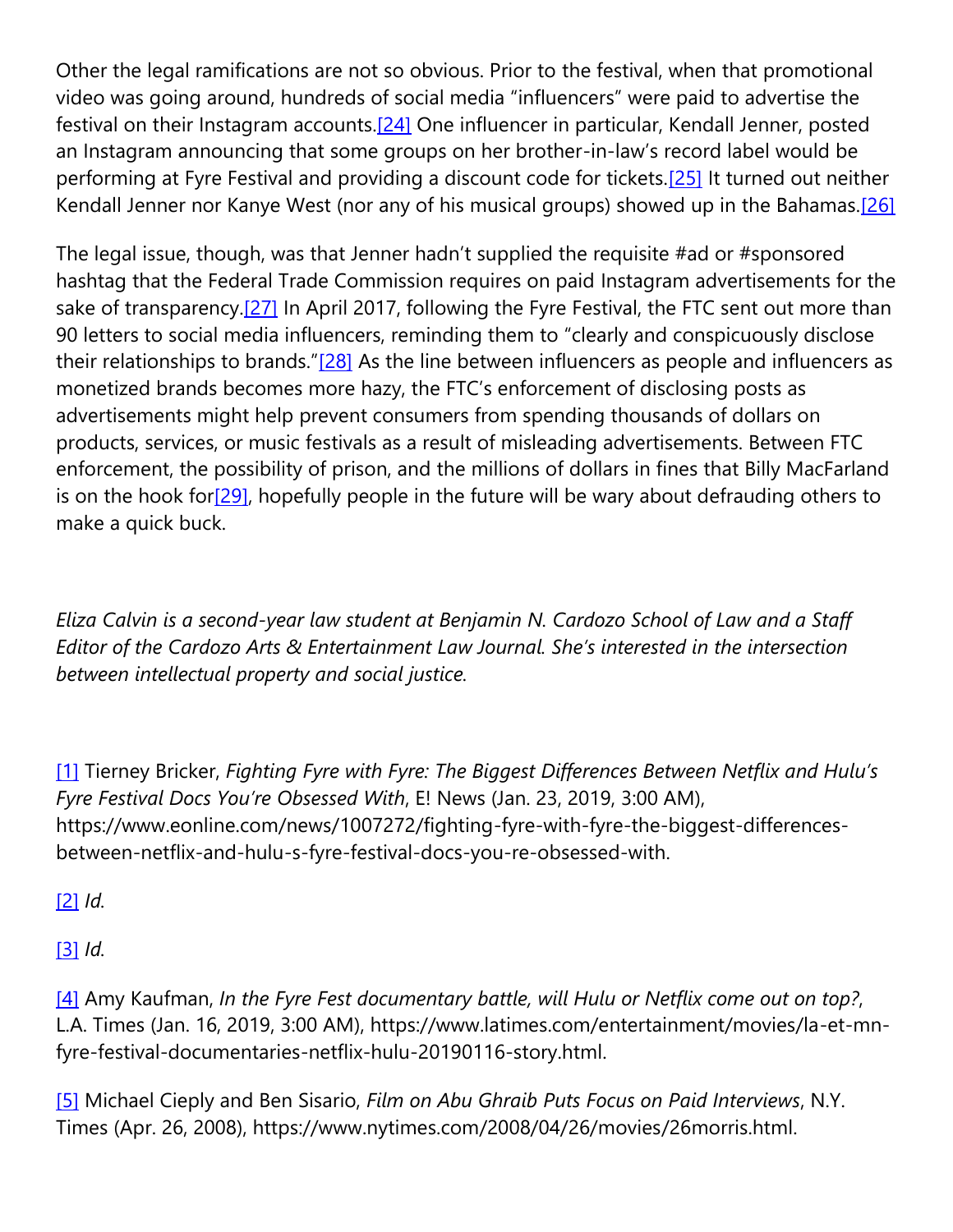[\[6\]](https://cardozoaelj.com/2019/02/05/legal-implications-disastrous-fyre-festival-two-documentaries/#_ftnref6) *Id.*

[\[7\]](https://cardozoaelj.com/2019/02/05/legal-implications-disastrous-fyre-festival-two-documentaries/#_ftnref7) *Id.*

[\[8\]](https://cardozoaelj.com/2019/02/05/legal-implications-disastrous-fyre-festival-two-documentaries/#_ftnref8) *Id.*

[\[9\]](https://cardozoaelj.com/2019/02/05/legal-implications-disastrous-fyre-festival-two-documentaries/#_ftnref9) *See* Gregory R. Kanaan, *Cinema Law: What are the Rights of a Documentary Subject?*, MovieMaker (Nov. 28, 2015),

https://www.moviemaker.com/archives/series/cinema\_law/cinema-law-what-are-the-rightsof-a-documentary-subject/.

[\[10\]](https://cardozoaelj.com/2019/02/05/legal-implications-disastrous-fyre-festival-two-documentaries/#_ftnref10) Amelia Abraham, *Fyre Festival: 'I paid \$4,000 to go. It's fair game to make fun of me'*, The Guardian (Dec. 20, 2017, 6:10 AM), https://www.theguardian.com/global/2017/dec/20/fyrefestival-i-paid-4000-to-go-its-fair-game-to-make-fun-of-me.

[\[11\]](https://cardozoaelj.com/2019/02/05/legal-implications-disastrous-fyre-festival-two-documentaries/#_ftnref11) *Id.*

[\[12\]](https://cardozoaelj.com/2019/02/05/legal-implications-disastrous-fyre-festival-two-documentaries/#_ftnref12) Kaufman, *supra* note 4.

[\[13\]](https://cardozoaelj.com/2019/02/05/legal-implications-disastrous-fyre-festival-two-documentaries/#_ftnref13) Michael Baggs, *Fyre Festival: Inside the world's biggest festival flop*, BBC (Jan. 18, 2019), https://www.bbc.com/news/newsbeat-46904445.

[\[14\]](https://cardozoaelj.com/2019/02/05/legal-implications-disastrous-fyre-festival-two-documentaries/#_ftnref14) Fyre Fraud (Hulu 2019), https://www.hulu.com/movie/fyre-fraud-e47078f3-1c0e-49a8- 9da9-c571a7a20fec.

[\[15\]](https://cardozoaelj.com/2019/02/05/legal-implications-disastrous-fyre-festival-two-documentaries/#_ftnref15) Baggs, *supra* note 13.

[\[16\]](https://cardozoaelj.com/2019/02/05/legal-implications-disastrous-fyre-festival-two-documentaries/#_ftnref16) *Id.*

[\[17\]](https://cardozoaelj.com/2019/02/05/legal-implications-disastrous-fyre-festival-two-documentaries/#_ftnref17) *Id.*

[\[18\]](https://cardozoaelj.com/2019/02/05/legal-implications-disastrous-fyre-festival-two-documentaries/#_ftnref18) Fyre Fraud, *supra* note 13.

[\[19\]](https://cardozoaelj.com/2019/02/05/legal-implications-disastrous-fyre-festival-two-documentaries/#_ftnref19) *Id.*

[\[20\]](https://cardozoaelj.com/2019/02/05/legal-implications-disastrous-fyre-festival-two-documentaries/#_ftnref20) *Id.*

[\[21\]](https://cardozoaelj.com/2019/02/05/legal-implications-disastrous-fyre-festival-two-documentaries/#_ftnref21) Frank Lovece, *Fyre Fest promoter Billy McFarland: 'I made many wrong and immature decisions'*, NewsDay (Jan. 22, 2019, 5:00 PM),

https://www.newsday.com/entertainment/celebrities/billy-mcfarland-fyre-festival-1.26282190.

[\[22\]](https://cardozoaelj.com/2019/02/05/legal-implications-disastrous-fyre-festival-two-documentaries/#_ftnref22) Jon Blistein, *Fyre Festival Attendees Win \$5 Million Lawsuit*, Rolling Stone (July 3, 2018, 4:44 PM), https://www.rollingstone.com/music/music-news/fyre-festival-attendees-win-5 million-lawsuit-695806/.